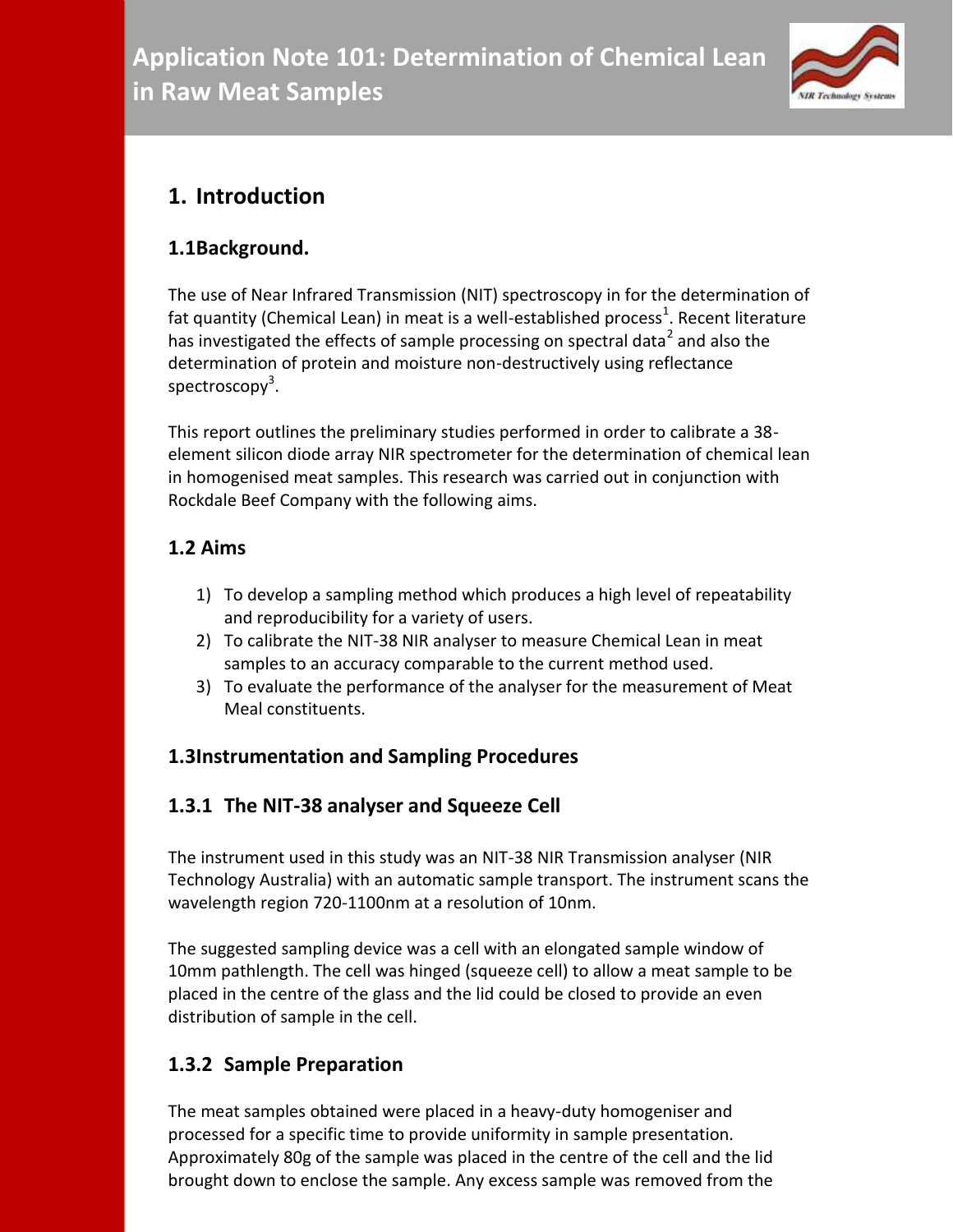edges to allow the cell to close completely without any pressure. If too little sample was presented, more was added to fill the gaps.

The sample was then scanned on the NIT-38 analyser, 5 sub-scans per analyses and the average of these scans was presented as the final result. The spectral data was saved on the instrument and was uploaded at the completion of the study for calibration purposes.

### **1.4 Reference Methods.**

The current method used for the determination of chemical lean requires the homogenisation of a meat sample in the heavy duty processor and weighing out two subsamples into separate beakers. The samples and beakers were weighed on a balance accurate to two decimal places. The samples were covered with a porous lid and placed in a microwave oven on high for 3 minutes.

The samples were reweighed and the mass difference calculated. This value was then referred to a correction table where the chemical lean was determined. The NIR method will hopefully reduce the number of steps and hence time for the measurements.

### **NIR Spectral Data For Raw Meat Samples** 2.5 2.7 2.9 3.1 3.3 3.5 3.7 3.9 **Absorbance**

 $\frac{6}{1}$ 

19

**Detector Element**

 $\mathcal{Z}$ 

25

28

 $\overline{5}$ 

 $\frac{5}{4}$ 

37

### **1.5 Spectral Data.**

#### **Figure 1: NIR spectrum of a raw meat sample.**

4

 $\overline{\phantom{0}}$ 

 $\supseteq$ 

13

 $\bar{}$ 

Figure 1 shows the spectral characteristics of a meat sample. The large peak a around detector element 20 corresponds primarily to moisture content, therefore by monitoring this region of the spectrum, results corresponding to the microwave technique should be able to be calibrated for, as this method calculates chemical lean based on moisture loss.

# **2. Results.**

# **2.1 Preliminary Calibration Results**

The spectral data from the instrument was uploaded, the laboratory data was added to this and a Partial Least Squared (PLS) regression was performed on the data with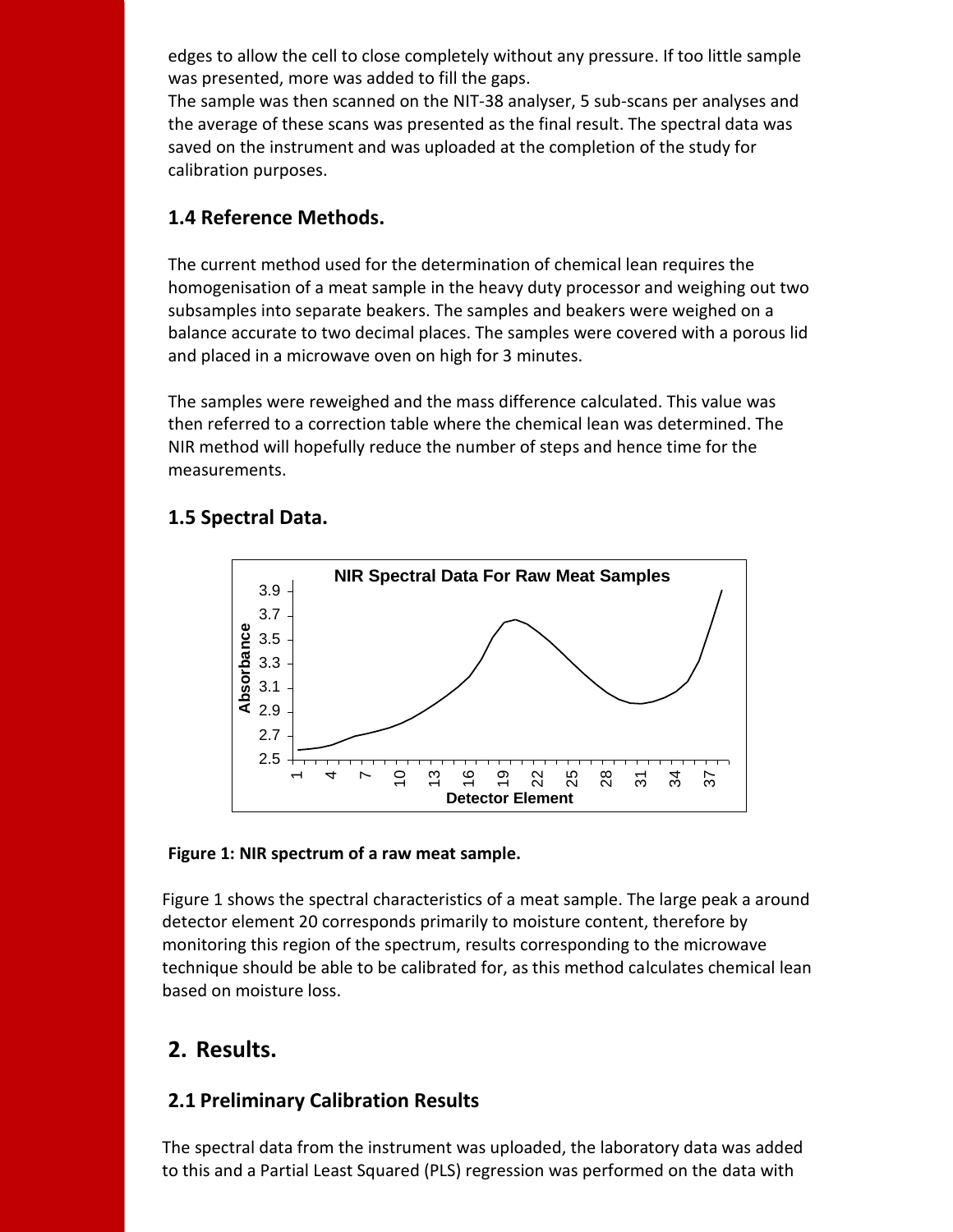no pre-treatment. Table 1 provides a summary of this data along with statistical analysis and figure 2 shows the predictive ability of the calibration.

Table 1: Calibration statistics for the determination of chemical lean in meat samples

(no data pre-treatment).

|             |     |    |                      |      | <b>Calibration</b> |                | Prediction |                |
|-------------|-----|----|----------------------|------|--------------------|----------------|------------|----------------|
|             | n   |    | Outliers   Range (%) | PC's | R                  | <b>SEC (%)</b> | R          | <b>SEP (%)</b> |
| Raw<br>Meat | 790 | 60 | 55-95                |      | 0.93               | 1.99           | 0.93       | 2.01           |



Figure 2: Predicted vs. measured chemical lean in raw meat (no data preprocessing).

It is apparent from figure 2 that there is a considerable degree of curvature in the model, R=0.93. The standard error of calibration SEC is around 2%, giving it comparible accuracy to the microwave method. If the data is separated in two and recalibrated so that one calibration measures between 55-75% CL and the second between 75-95% CL, the calibration and hence predictive statistics improve significantly.

The development of two calibrations though is not the desirable practice. According to Naes and Issakson, data pre-processing with a multiplicative scatter correction (MSC) followed by regression, should lead to a more linear calibration. Table 2 and figure 3 provide a summary of the results obtained for this calibration.

#### **2.1.2 Multiplicative Scatter Corrected, PLS Calibration**.

**Table 2: Calibration statistics for the determination of chemical lean in meat samples (MSC pre-treatment).**